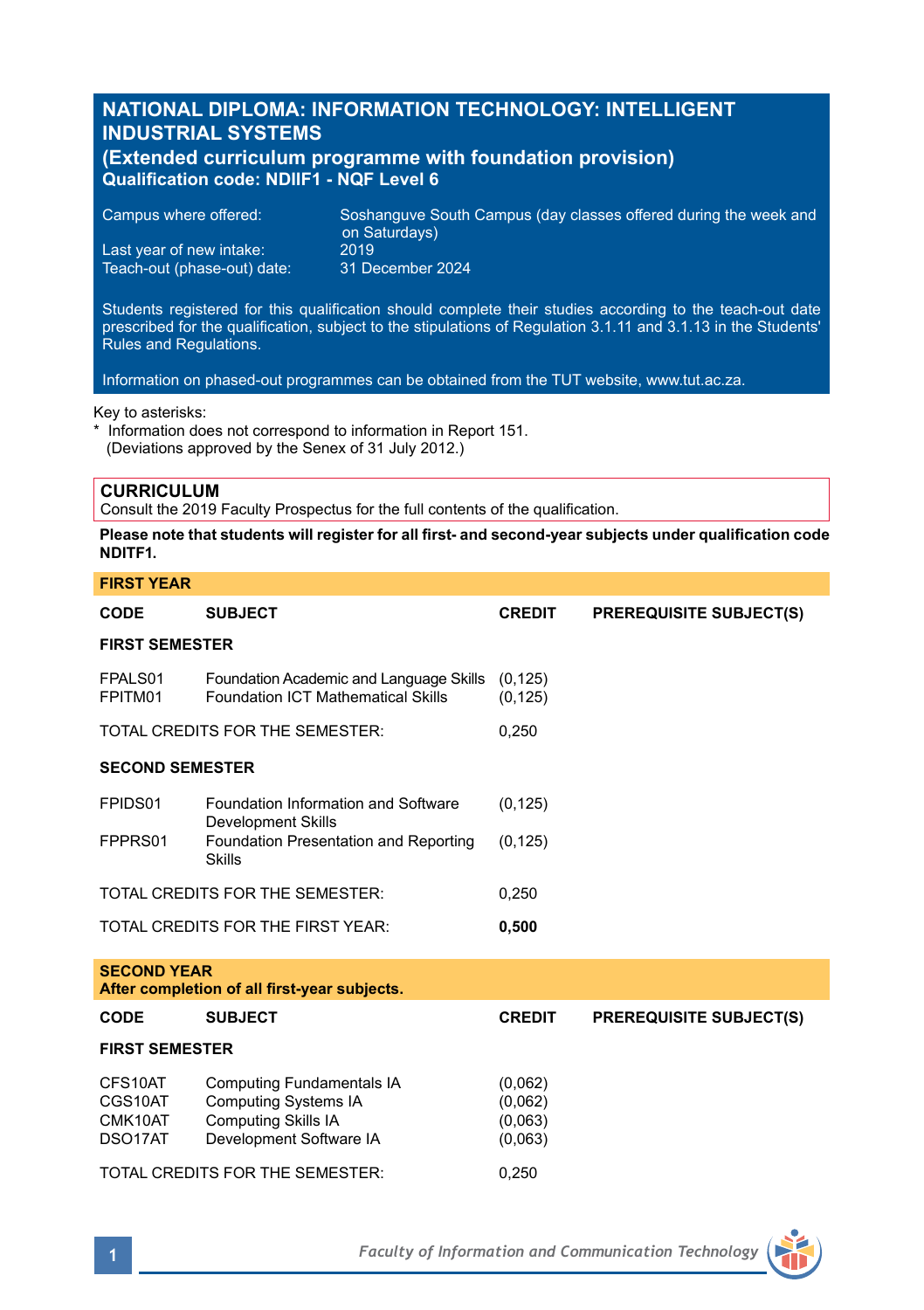## **SECOND SEMESTER**

| CFS10BT<br>CGS10BT<br>CMK10BT<br>DSO17BT | <b>Computing Fundamentals IB</b><br><b>Computing Systems IB</b><br><b>Computing Skills IB</b><br>Development Software IB | (0,062)<br>(0.062)<br>(0,063)<br>(0,063) | Development Software IA |
|------------------------------------------|--------------------------------------------------------------------------------------------------------------------------|------------------------------------------|-------------------------|
|                                          | TOTAL CREDITS FOR THE SEMESTER:                                                                                          | 0.250                                    |                         |
|                                          | TOTAL CREDITS FOR THE SECOND YEAR:                                                                                       | 0.500                                    |                         |

**As from the third year, a student will register for the specialisation field: Intelligent Industrial Systems (NDIIF1).**

| <b>THIRD YEAR</b>                                          |                                                                                                                                                   |                                                                      |                                                                                                                                                        |  |  |  |
|------------------------------------------------------------|---------------------------------------------------------------------------------------------------------------------------------------------------|----------------------------------------------------------------------|--------------------------------------------------------------------------------------------------------------------------------------------------------|--|--|--|
| <b>CODE</b>                                                | <b>SUBJECT</b>                                                                                                                                    | <b>CREDIT</b>                                                        | <b>PREREQUISITE SUBJECT(S)</b>                                                                                                                         |  |  |  |
| <b>FIRST SEMESTER</b>                                      |                                                                                                                                                   |                                                                      |                                                                                                                                                        |  |  |  |
| GPM20AT<br>IIE20AT<br>IIS20AT<br>ITT10AT<br><b>TPG111T</b> | Games Programming IIA<br><b>IT Electronics IIA</b><br>Intelligent Industrial Systems IIA<br>IT Mathematics IA*<br><b>Technical Programming I</b>  | $(0,078)^*$<br>$(0.078)^*$<br>$(0,075)^*$<br>$(0,094)^*$<br>(0, 250) | Development Software IB<br><b>Computing Systems IB</b><br>Development Software IB                                                                      |  |  |  |
|                                                            | TOTAL CREDITS FOR THE SEMESTER:                                                                                                                   | 0,575                                                                |                                                                                                                                                        |  |  |  |
| <b>SECOND SEMESTER</b>                                     |                                                                                                                                                   |                                                                      |                                                                                                                                                        |  |  |  |
| GPM20BT<br>IIE20BT<br>IIS20BT<br>ITT10BT<br><b>TPG201T</b> | Games Programming IIB<br><b>IT Electronics IIB</b><br>Intelligent Industrial Systems IIB<br>IT Mathematics IR*<br><b>Technical Programming II</b> | $(0.078)^*$<br>$(0.078)^*$<br>$(0.075)^*$<br>$(0.094)^*$<br>(0, 250) | Games Programming IIA<br><b>IT Electronics IIA</b><br>Intelligent Industrial Systems IIA<br><b>IT Mathematics IA</b><br><b>Technical Programming I</b> |  |  |  |
| TOTAL CREDITS FOR THE SEMESTER:                            |                                                                                                                                                   | 0,575                                                                |                                                                                                                                                        |  |  |  |
| TOTAL CREDITS FOR THE THIRD YEAR:                          |                                                                                                                                                   | 1,150                                                                |                                                                                                                                                        |  |  |  |
| <b>FOURTH YEAR</b>                                         |                                                                                                                                                   |                                                                      |                                                                                                                                                        |  |  |  |
| <b>CODE</b>                                                | <b>SUBJECT</b>                                                                                                                                    | <b>CREDIT</b>                                                        | <b>PREREQUISITE SUBJECT(S)</b>                                                                                                                         |  |  |  |
| <b>FIRST SEMESTER</b>                                      |                                                                                                                                                   |                                                                      |                                                                                                                                                        |  |  |  |
| <b>DIC101T</b><br>IDC30AT<br>IIE30AT                       | Discrete Structures I*<br><b>Industry Exposure IIIA</b><br><b>IT Electronics IIIA</b>                                                             | (0, 100)<br>(0, 125)<br>(0, 125)                                     | Intelligent Industrial Systems IIB<br><b>IT Electronics IIB</b>                                                                                        |  |  |  |
| IIE30BT                                                    | <b>IT Electronics IIIB</b>                                                                                                                        | (0, 125)                                                             | Intelligent Industrial Systems IIB<br><b>IT Electronics IIB</b>                                                                                        |  |  |  |
| <b>IIS301T</b>                                             | Intelligent Industrial Systems III                                                                                                                | (0, 250)                                                             | Intelligent Industrial Systems IIB<br><b>IT Electronics IIB</b>                                                                                        |  |  |  |
| TOTAL CREDITS FOR THE SEMESTER:                            |                                                                                                                                                   | 0.725                                                                |                                                                                                                                                        |  |  |  |

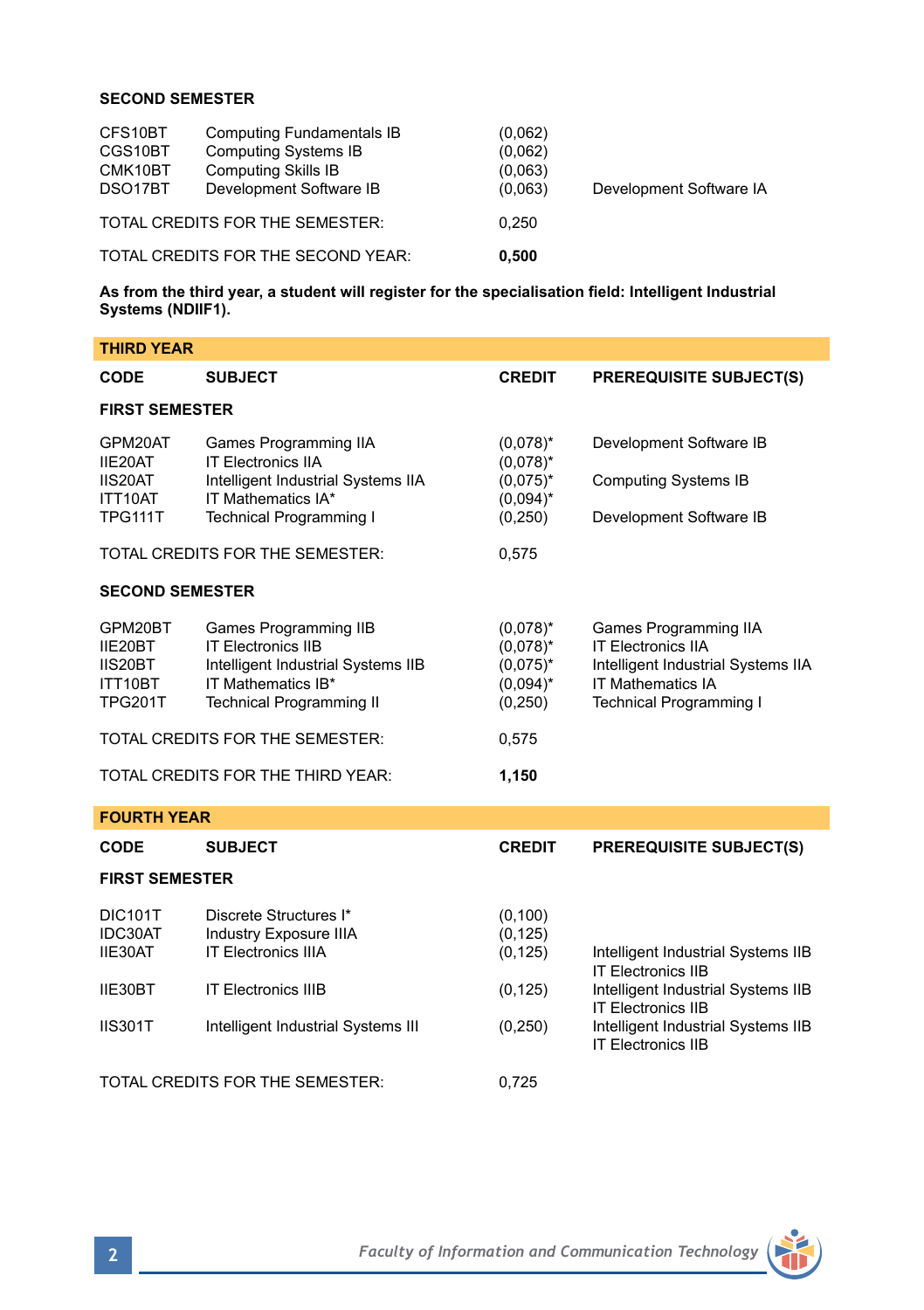### IDC30BI Industry Exposure IIIB (0,125)

**SECOND SEMESTER** 

| TOTAL CREDITS FOR THE SEMESTER:      | 0.125 |
|--------------------------------------|-------|
| TOTAL CREDITS FOR THE FOURTH YEAR:   | 0.850 |
| TOTAL CREDITS FOR THE QUALIFICATION: | 3.000 |

### **SUBJECT INFORMATION (OVERVIEW OF SYLLABUS)**

The syllabus content is subject to change to accommodate industry changes. Please note that a more detailed syllabus is available at the Department or in the study guide that is applicable to a particular subject. At time of publication, the syllabus content was defined as follows:

**On completion of all the above subjects. Students with only one subject outstanding may be allowed to register for that subject and Industry Exposure IIIB with the approval of the Head of Department.**

### **C**

## **COMPUTING FUNDAMENTALS IA (CFS10AT) 1 X 3-HOUR PAPER**

### *(Subject custodian: End User Computing Unit)*

The student is introduced to the fundamentals of computers and information systems, computer organisation and data processing. (Total tuition time: ± 90 hours)

### **COMPUTING FUNDAMENTALS IB (CFS10BT) 1 X 3-HOUR PAPER**

*(Subject custodian: End User Computing Unit)*

The basic concepts of system development, data management, management information systems, ethics, privacy and security, purchasing and maintaining microcomputers, number systems and binary logic. (Total tuition time: ± 54 hours)

### **COMPUTING SKILLS IA (CMK10AT) 1 X 3-HOUR PAPER**

*(Subject custodian: Department of Informatics)*

This subject aims to equip the student with fundamentals of IT Soft skills for both the ICT industry and other working environments upon which a successful career can be built. In addition, it will also improve the student's relation and interaction abilities needed within the dynamic ICT industry. The student who successfully completes this subject must identify and implement various thinking skills and learning styles, state the legal and cultural sensitivity issues of IT, identify and explain the variety of soft skills including study skills and strategies, research, presentation as well as communication skills, and identify and explain interpersonal skills in relation to character, time management and team building dynamics and conflict resolution. (Total tuition time: ± 60 hours)

## **COMPUTING SKILLS IB (CMK10BT) 1 X 3-HOUR PAPER**

## *(Subject custodian: Department of Informatics)*

The aim of this subject is to extend the skills in CMK10 AT so as to improve on student's relations and interaction capabilities that will be applicable within the dynamic ICT industry and the external environment. The student who successfully completes this subject must describe, distinguish and portray changes in terms of personality profiles, emotional intelligence, self-management, stress management and relationship management; identify and apply the notion of team dynamics; deal with conflict and understand the dynamics behind change; report on effective correspondence; produce meeting documents; conduct meetings; and demonstrate the required communication skills to develop interpersonal business relationships through by means of group work. (Total tuition time: ± 60 hours)

## **COMPUTING SYSTEMS IA (CGS10AT) 1 X 3-HOUR PAPER**

### *(Subject custodian: Department of Computer Systems Engineering)*

Introduction to hardware, operating systems, motherboards, processors, memory, hard drives, installing and supporting I/O devices, multimedia devices and mass storage, PC maintenance and troubleshooting strategies, and installing and maintenance of Windows. (Total tuition time: ± 54 hours)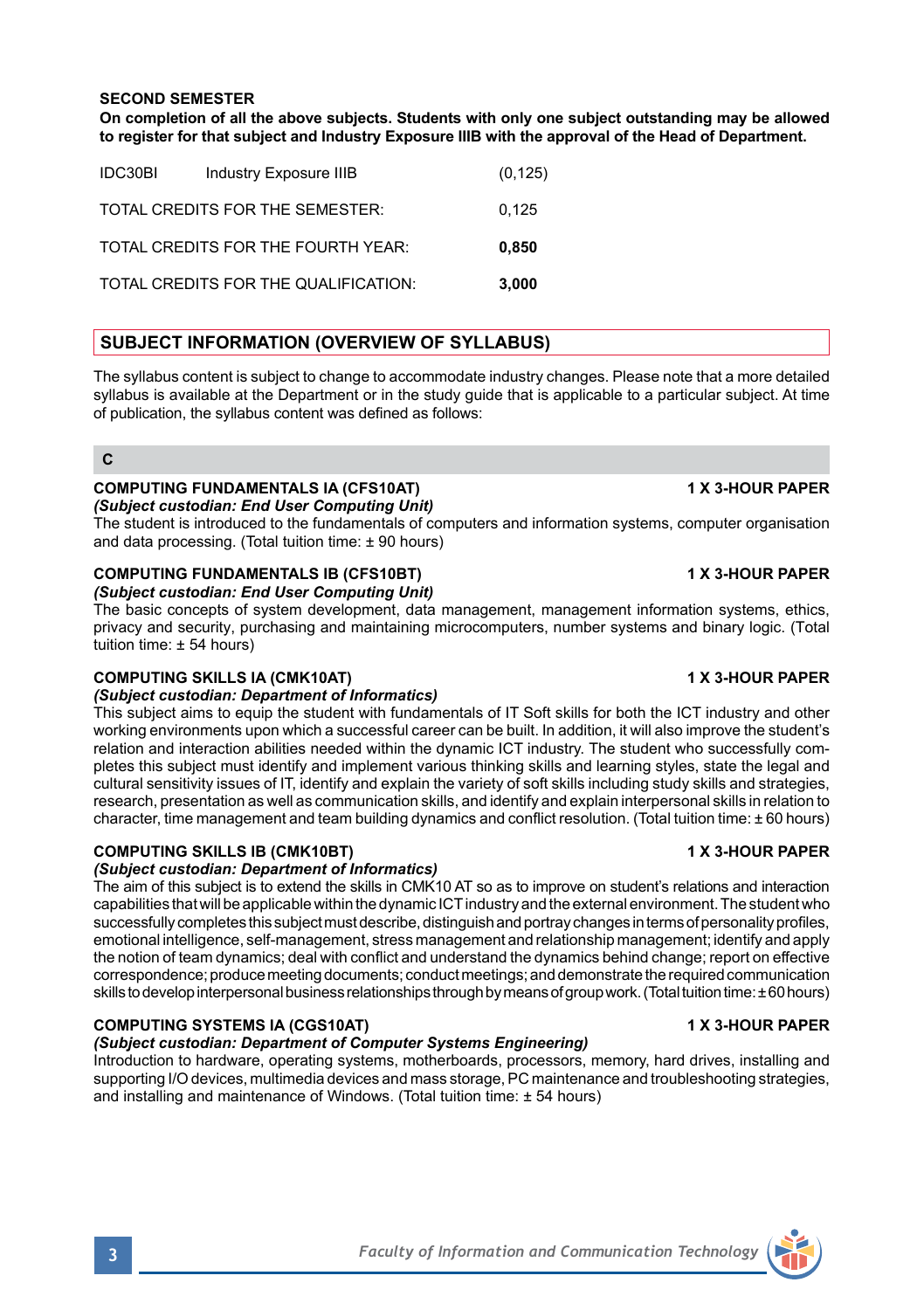### **COMPUTING SYSTEMS IB (CGS10BT) 1 X 3-HOUR PAPER** *(Subject custodian: Department of Information Technology)*

Provides the foundation of data communications and local area management, OSI model and/ or TCP/IP protocol stack model, data transmission principles, media, major protocols, topologies, routing methods, introduction to networking principles and network operating system fundamentals. (Total tuition time: ± 54 hours)

## **D**

## **DEVELOPMENT SOFTWARE IA (DSO17AT) 1 X 4-HOUR COMPUTER-BASED**

*(Subject custodian: Department of Computer Science)* Aim: To learn to solve problems using the basic programming principles, and then practically apply that knowledge in C++. Objectives: To enable the student to understand problems and know how to solve them by using a computer; understand the general concepts and arithmetic used in programming, sequence, selection and iteration control structures and a variety of built-in data types, including strings. The students are exposed to the concept of event-driven programming in a visual programming environment focusing on the development of graphical user interfaces to solve real-life practical programming problems. (Total tuition time: ± 72 hours)

## **DEVELOPMENT SOFTWARE IB (DSO17BT) 1 X 4-HOUR COMPUTER-BASED**

### *(Subject custodian: Department of Computer Science)*

Aim: To expand on the already mastered knowledge obtained in Development Software IA. Objectives: To broaden the programming skills base of the student by adding the following topics: write an algorithm and applying it in VB.NET/C++ using functions and sub-procedures, and write an algorithm containing one-dimensional arrays. String manipulation will be continued as well as a brief introduction to text file processing. (Total tuition time:  $± 72$  hours)

## **DISCRETE STRUCTURES I (DIC101T) 1 X 3-HOUR PAPER**

## *(Subject custodian: Department of Computer Systems Engineering)*

Review of functions, relations and sets. Review of proposition and predicate logic. Methods of theorem proving, strong and weak induction, finite and infinite sets, set operations, introduction to computational complexity, theta and big-O notation. Combinatorics, including permutations and combinations. Graphs and trees, discrete probability and binomial distribution. (Total tuition time: ± 90 hours)

## **F**

### **FOUNDATION ACADEMIC AND LANGUAGE SKILLS (FPALS01) 1 X 3-HOUR PAPER** *(Subject custodian: ICT First Years' and Foundation Unit)*

Aim/Purpose: To provide a sound foundation for, and to enhance basic language proficiency and academic skills necessary for reading, writing and studying in an ICT environment. Objectives: Analyse, adjust and improve study skills. Apply research skills in assignments. Interpret and reflect on all available and relevant resource material in proper English. Communicate in a comprehensible and clear manner in both a general and subject-specific manner showing cultural sensitivity. Demonstrate intermediate-level proficiency in oral and written English. Key topics: Managing adjustment problems: student life, coping with diversity and change, time management, setting goals and note taking, summarising techniques, English vocabulary and grammar, reading and writing skills. (Total tuition time:  $\pm 84$  hours)

## **FOUNDATIONAL ICT MATHEMATICAL SKILLS (FPITM01) 1 X 3-HOUR PAPER**

## *(Subject custodian: ICT First Years' and Foundation Unit)*

Aim/Purpose: The focus of the subject is to ensure students have the necessary mathematical and numeracy skills needed for ICT. Students will also be introduced to abstract logical reasoning and computational thinking skills. These skills are further developed through practical exercises relating to various day-to-day problemsolving activities. Objectives: To develop the problem solving skills as well as the computational thinking skills of the student and therefore prepare the student for the programming subjects to follow. Key topics: The number system and basic arithmetic; introduction to algebra: expressions and equations; fractions and decimals, algebraic fractions; percentages; ratio and rate; perimeter, area and volume; measuring systems and units; time, distance and speed; Cartesian plane and coordinates; algebraic functions; mtrices. (Total tuition time: ± 96 hours)

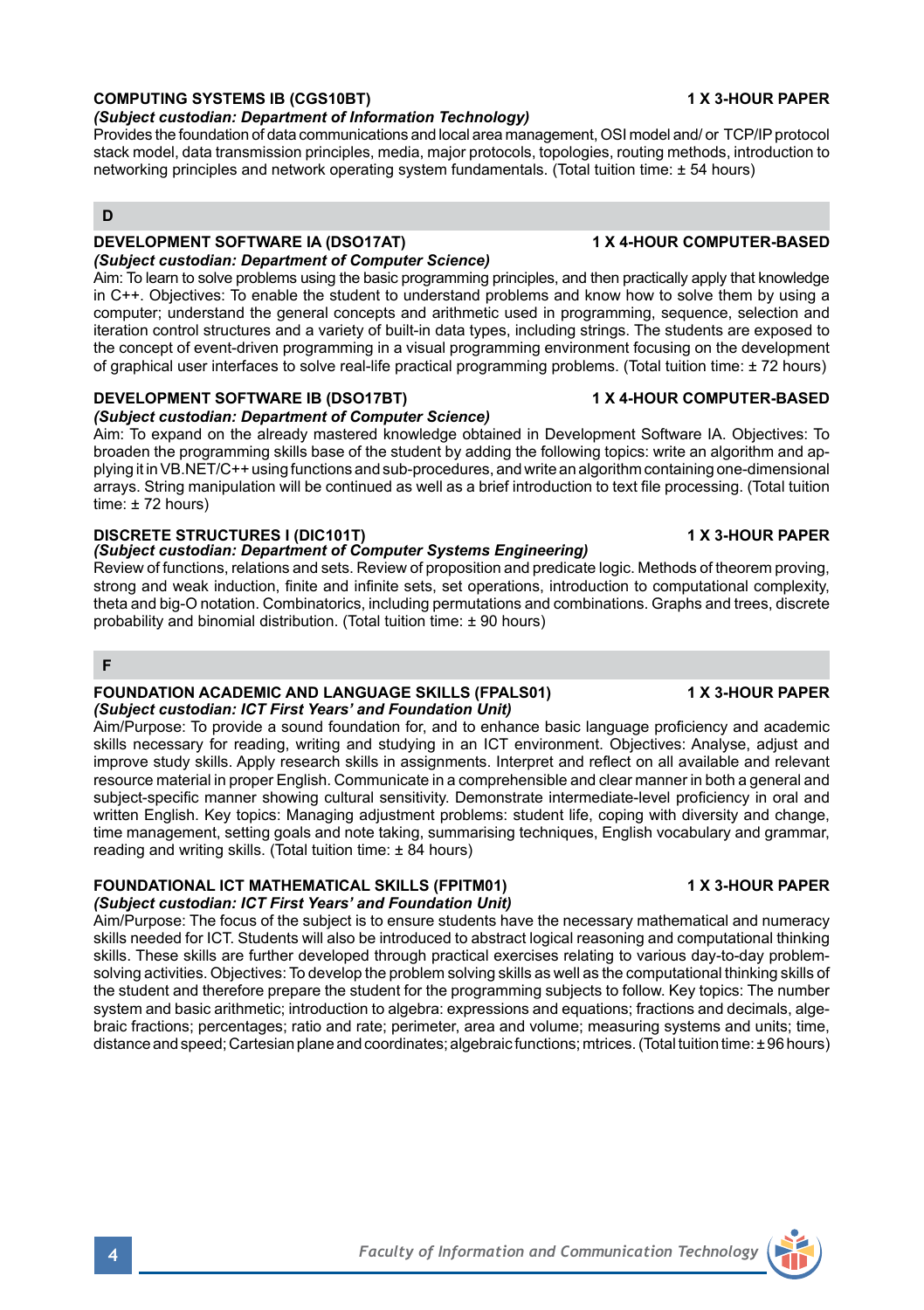### **FOUNDATION INFORMATION AND SOFTWARE DEVELOPMENT 4 X 3-HOUR PAPER SKILLS (FPIDS01)**

### *(Subject custodian: ICT First Years' and Foundation Unit)*

Aim/Purpose: To prepare students for computer programming by developing logical, critical and lateral thinking skills. Objectives: To develop the students' logical thinking and problem-solving skills as preparation for programming. Abstract logical reasoning and computational thinking skills will therefore be used to solve problems. Key topics: Brain teasers as introduction to problem-solving; analysis and solving of word problems; solving of various day-to-day problems; introduction to algorithmic problem solving - sequence, basic selection, basic repetition steps; statistics; financial matters. (Total tuition time: ± 96 hours)

### **FOUNDATION PRESENTATION AND REPORTING SKILLS (FPPRS01) 1 X 3-HOUR PAPER** *(Subject custodian: ICT First Years' and Foundation Unit)*

Aim/Purpose: To provide a sound foundation for, and to enhance basic language proficiency skills necessary for reading and writing in an ICT environment with specific reference to presentations and reports. Objectives: Preparation of effective and professional reports and PowerPoint presentations. Interpret, relate and reflect on all available and relevant resource material in proper English. Communicate orally in a comprehensible and clear manner specifically when presenting various IT topics, demonstrate intermediate-level proficiency in written English. Key topics: Conflict management; problem solving; interpersonal relationships; stress management; communication theory; listening skills; public speaking and presentation skills; and report writing. (Total tuition time: ± 84 hours)

## **G**

## **GAMES PROGRAMMING IIA (GPM20AT) 1 X 3-HOUR PAPER**

## *(Subject custodian: Department of Computer Systems Engineering)*

Students are introduced to games programming techniques and learn how to apply them practically. The emphasis is placed on the design and integration of artificial intelligence engineering for the purpose of controlling virtual-world objects. (Total tuition time: ± 80 hours)

## **GAMES PROGRAMMING IIB (GPM20BT) 1 X 3-HOUR PAPER**

## *(Subject custodian: Department of Computer Systems Engineering)*

Advanced games programming techniques are applied practically. The application of concepts such as 3D graphics and network synchronisation is explored. The focus is on 3D virtual-world object AI manipulation and more advanced AI techniques. (Total tuition time: ± 80 hours)

## **I**

## **INDUSTRY EXPOSURE IIIA (IDC30AT) 1 X 3-HOUR PAPER**

## *(Subject custodian: Department of Informatics)*

This subject enables students to gain insight to organisational characteristics and behaviour, personal and technological entrepreneurship; other issues include ethical and professional conduct in the workplace. The subject will also increase their knowledge of individual behavioural aspects, namely biographical characteristics, values attitudes, job satisfaction and personality and emotions, perceptions and individual decision making; broaden their understanding of the administrative structures of organisations, bureaucratic behaviour in global and diverse context; and develop interpersonal skills in applying and integrating contemporary theories of motivation. (Tuition time: ± 60 hours)

## **INDUSTRY EXPOSURE IIIB (IDC30BI) CONTINUOUS ASSESSMENT**

## *(Subject custodian: Department of Computer Systems Engineering)*

Industry Exposure IIIB is career-orientated and is aimed at integrating academic training with practical skills, as demanded by industry. Students work in industry for six months. (No formal tuition)

## **INTELLIGENT INDUSTRIAL SYSTEMS IIA (IIS20AT) 1 X 3-HOUR PAPER**

*(Subject custodian: Department of Computer Systems Engineering)* A study of system software assembly language and practical projects, using the printer port as PLC. (Total tuition time: ± 80 hours)

# **INTELLIGENT INDUSTRIAL SYSTEMS IIB (IIS20BT) 1 X 3-HOUR PAPER**

*(Subject custodian: Department of Computer Systems Engineering)* A more detailed study of the factory process to determine the controls regarding efficiency and safety of the environment that will have to be placed in the process. (Total tuition time: ± 20 hours)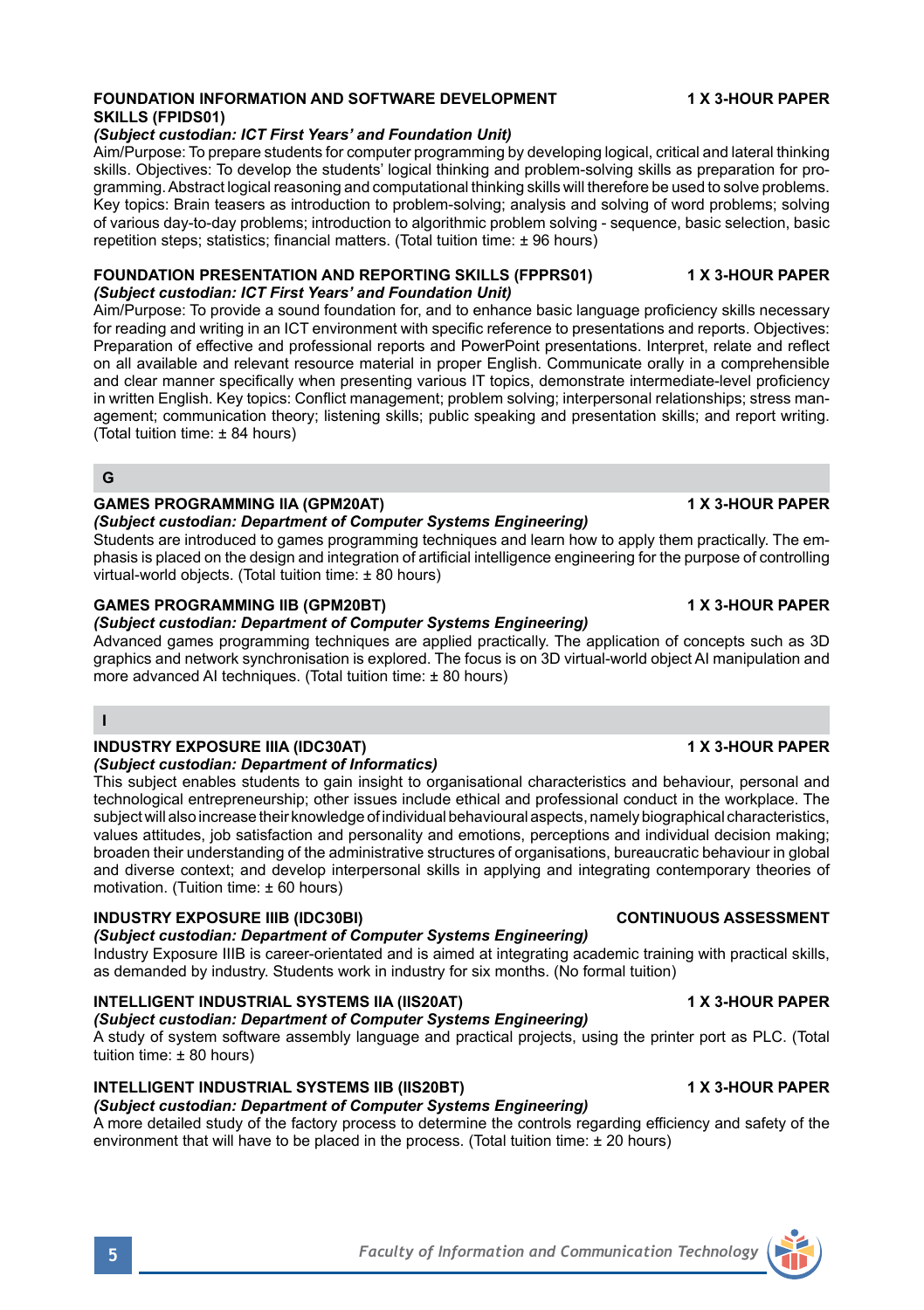## **INTELLIGENT INDUSTRIAL SYSTEMS III (IIS301T) 1 X 3-HOUR PAPER**

# *(Subject custodian: Department of Computer Systems Engineering)*

Students are introduced to the world of mobile robotics by implementing behaviour-based concepts to control an autonomous vehicle. (Total tuition time: ± 80 hours)

# **IT ELECTRONICS IIA (IIE20AT) 1 X 3-HOUR PAPER**

## *(Subject custodian: Department of Computer Systems Engineering)*

Basic components of digital circuits, such as NOT, AND and OR gates. The more complex gate and logic functions are built by using these basic components. Boolean algebra and Karnaugh maps are used to simplify functions. Combination logic circuits, including adders, multi-vibrators, comparators, decoders, encoders, multiplexers and de-multiplexers, are discussed. Binary, octal, decimal and hexadecimal number systems are included. Theoretical presentations are supported by practical experiments in a laboratory. (Total tuition time: ± 80 hours)

# **IT ELECTRONICS IIB (IIE20BT) 1 X 3-HOUR PAPER**

## *(Subject custodian: Department of Computer Systems Engineering)*

Basic components of sequential circuits, namely latches and flip-flops. More complex memory components, such as adders and registers, are derived from the basic components. Different analogue-to-digital and digitalto-analogue converters are discussed. In the introduction to microprocessor systems, the central processor, memory, ports and interrupts are dealt with. (Total tuition time: ± 80 hours)

## **IT ELECTRONICS IIIA (IIE30AT) 1 X 3-HOUR PAPER**

# *(Subject custodian: Department of Computer Systems Engineering)*

The student should show a conceptual understanding of microcomputer systems, including microprocessors, microcomputers, microcontrollers and the MCS-51 family. Memory devices and design. Microcomputer programming. The MCS-51 instruction set, the use of serial and parallel ports, interrupts and timers (counters). The student should be able to perform a variety of tasks relating to the theoretical aspect of the subject, such as operating equipment, programming the 8031 and representing findings in a report. (Total tuition time: ± 80 hours)

# **IT ELECTRONICS IIIB (IIE30BT) 1 X 3-HOUR PAPER**

# *(Subject custodian: Department of Computer Systems Engineering)*

The development of logic circuits using VHDL. The student is guided through the complete design cycle of a logic circuit using the prescribed development environment. This involves the development of the logic circuit in VHDL and the implementation onto target hardware. The development of software consists of problem setting, state diagrams, timing diagram analysis and the writing of the VHDL. The next phase is the simulation of the program. The final phase consists of the downloading onto silicon and de-bugging of the software. (Total tuition time: ± 80 hours)

# **IT MATHEMATICS IA (ITT10AT) 1 X 3-HOUR PAPER**

# *(Subject custodian: Department of Mathematics and Statistics)*

Basic mathematics. Differentiation. Integration. Matrices and determinants. Vectors. Data handling. Complex numbers or mensuration. (Total tuition time: ± 90 hours)

# **IT MATHEMATICS IB (ITT10BT) 1 X 3-HOUR PAPER**

*(Subject custodian: Department of Mathematics and Statistics)*

Revision of differentiation (Mathematics I). Differentiation of functions with more than one variable. Further integration. Numerical methods. First-order ordinary differential equations. Matrices (Gauss elimination). (Total tuition time: ± 90 hours)

## **T**

# **TECHNICAL PROGRAMMING I (TPG111T) 1 ACCOMPUTER-BASED**

*(Subject custodian: Department of Computer Science)* Aim: To introduce students to object-orientated concepts and principles using the C++ programming language. Objectives: Students must be able to create programs that are in accordance with Object-Orientated Programming (OOP) principles, use their own and pre-defined classes in programs, use structures such as control and interactive, use iterative statements in a program, manipulate strings and characters in a program, use arrays in a program, use inheritance, polymorphism and exception handling mechanisms, and understand graphical user interface design. Key topics: Classes, methods, objects, selection structures, loops, strings, arrays, file manipulations, inheritance, polymorphism, exception handling. (Total tuition time: ± 140 hours)